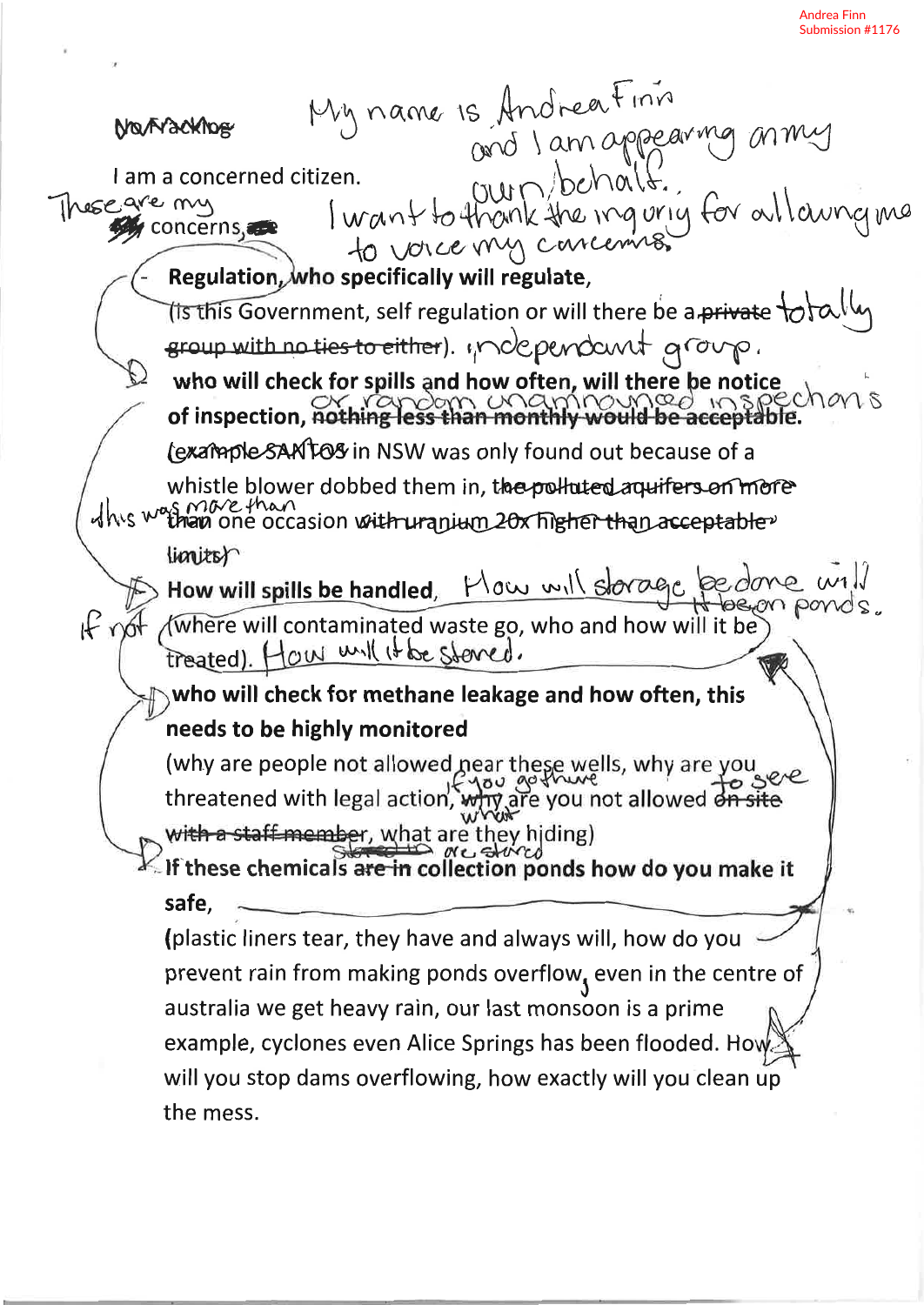How will you chase these companies that hide offshore, hide behind shelf companies? Who will pay for the *J*arnage. (How many actual permanent jobs will be available once the drilling has stopped. How will effect cattle stations and tourism , how will it effect our exports, how many jobs will be lost  $\alpha$  and  $\beta$  and  $\beta$  and  $\beta$  and  $\beta$  and  $\beta$  and  $\beta$  and  $\beta$  are wells it's the roads, it's the dams it's the work sites, this alle destroysof makesland unworkable) it's the vehicles, the people<br>current add on TV declines to give<br>(example ad anyty), Greg surname unknown, apparently is the asan owner of Tarlee Station, he states that he is an environmentalist and has no fear of fracking, he says he wouldn't put his family at risk and would never harm the environment, he has no fear of contamination, he fails to mention that his property, Tarlee is for sale, FATs so great why is he selling out ALM.) has **Hydraulic fracturing is linked to increase in earthquakes** and how will this be managed trémors. (Kenant/Creek area is already a hotspot for earth tremors, what will be done if a well is damaged, how will you fix it, how will

ydy eyen know until it/is to/late

To anyone who thinks Hydraulick Fracturing is a good thing  $\oint$ suggest you put your money where your mouth is.

I am personally affected by aquifer contamination, I own 35 acres in Katherine, I purchased this land as a retirement block. fy problem *Vhave is* the Tindal Aquifer is contaminated with PFAS, my land is now considered worthless. I have at my own expense purchased 3 x 25,000 litre water tanks to collect rain water so I can rent my property out and I can as a duty of care,  $\oint_C \alpha \rightarrow \alpha$ provide safe water for a tenant. Now I am told the PFAS is in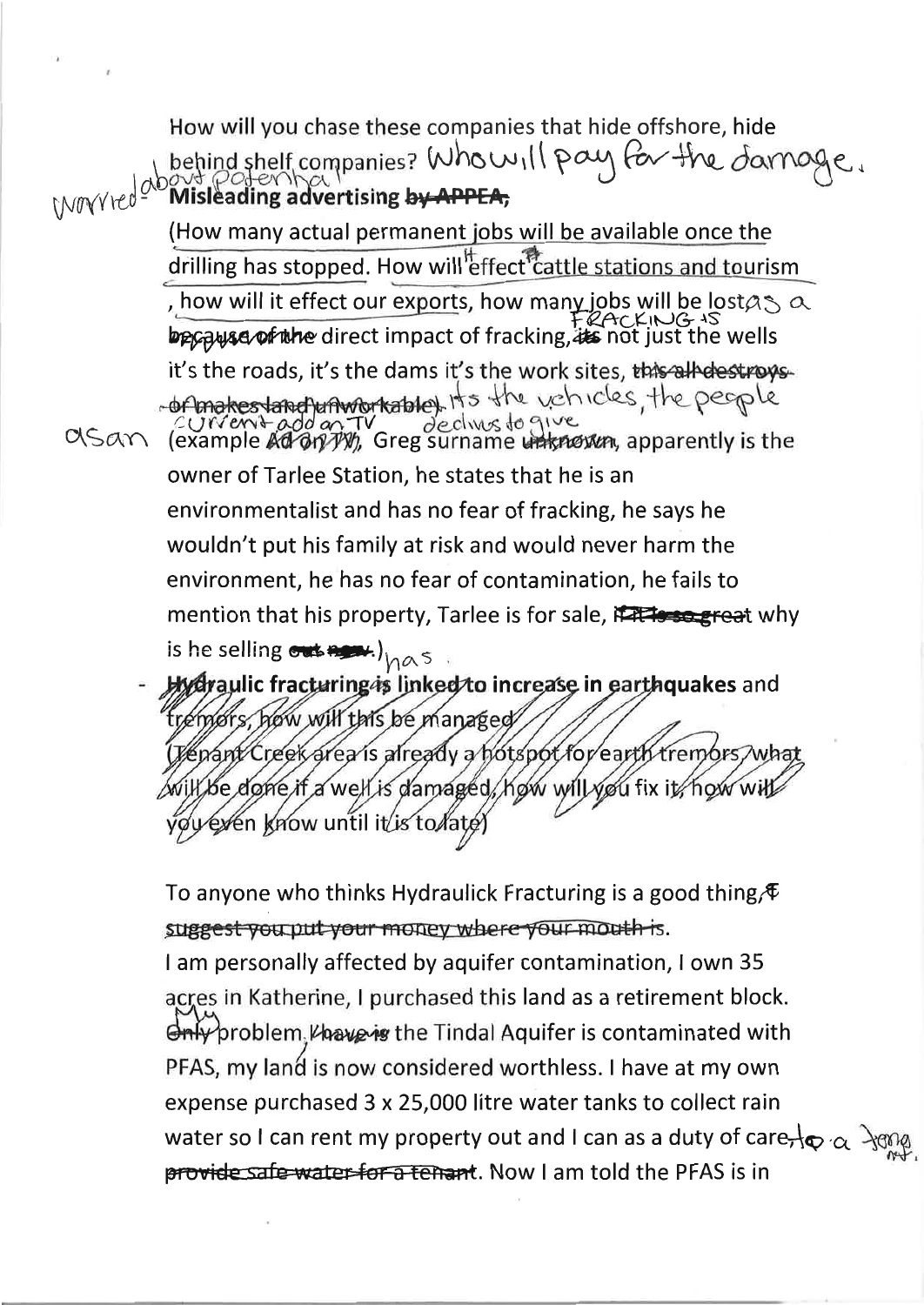15 now in me

the dust and any dust on my roof will go into the tanks and polent rain contaminate them. So now what, I have the right to pay my mortgage, I have the right to pay rates. The open and transparent system is nothing more than smoke and mirrors, Government and Defence have a problem they have absolutely no idea how to fix. This is nothing compared to the horrors of fracking fluid in our water contaminating our aguitors The Defence and the Government have not been open and<br>transparent, Information mation in myself<br>transparent, Information information from Dep Health NSW and QLD. Such as do not eat meat or drink milk from your property, do not eat eggs, drink the water or eat any fruit of vegetables in particular green leafy vegetables, do not eat fish or shellfish from contaminated areas. In Europe they have linked PFAS with liver problems, cancers, birth defects and hyperthyroidism and a list of other health problems but because none of this has been 100% proven we are told don't worry. If they cannot tell us the truth about PFAS are they going to tell us the truth about fracking, sorry but I very much doubt

it.  $Do \mid frust \text{ over}$  NO<br> *Dege* Government promised us an ICAC at the last election to look into the behaviour of the CLP, now we are told that they won't do it because it isn't in the best interest of Territorians, why, what are they hiding.

Lets look at some of the history of the Northern Territory MacArthur River Mine – pollution from the mine, people shouldn't eat large amounts of fish from the river Mt Todd Gold Mine left with high levels of heavy metals water escaped from the dam and releasing water into the river that finds its way to Daly River, again do not consume large quantities of certain species of fish.

Katherine, PFAS do not eat or limit consumption of fish. $\zeta_{\gamma\gamma}$ The river